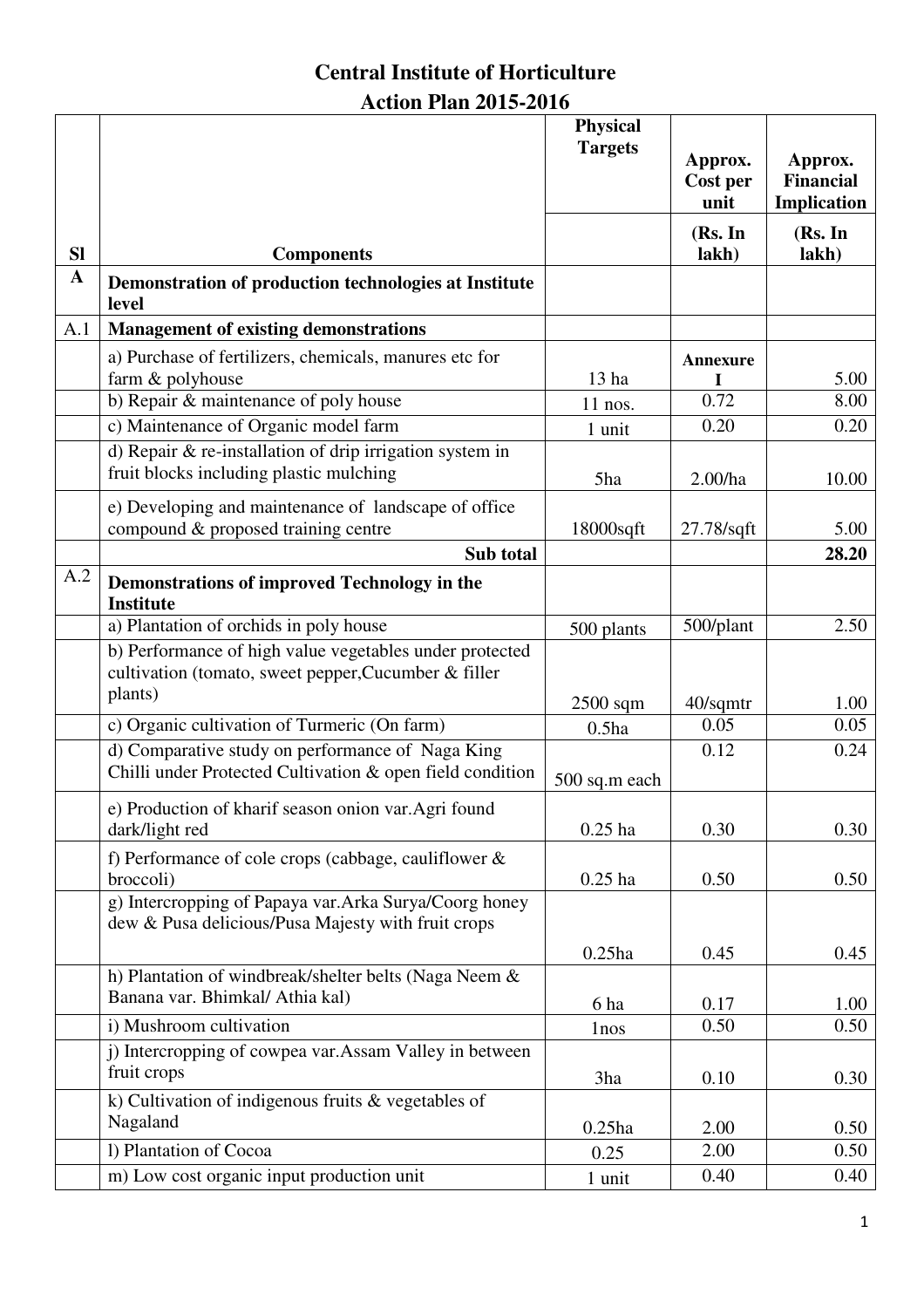|             | Sub total                                                                                                                                                         |                                |                                 | 8.24  |
|-------------|-------------------------------------------------------------------------------------------------------------------------------------------------------------------|--------------------------------|---------------------------------|-------|
| <b>B.</b>   | <b>Demonstration of improved Technologies in NE</b><br><b>States</b>                                                                                              |                                |                                 |       |
|             | a) Demonstration on fruit crops in NER                                                                                                                            | 1 ha each                      | 3.00                            | 3.00  |
|             | b) Demonstration on Mango & Guava at Nagaland in<br>collaboration with CISH, Lucknow                                                                              | In process                     |                                 |       |
|             | c) Construction of Naturally Ventilated Poly house in<br>Assam & Tripura & Procurement of Planting material<br>(Gerbera and Rose)                                 | $1250$ sqmt                    | $1760$ /sqmt                    | 22.00 |
|             | e) Citrus rejuvenation in Nagaland & Assam                                                                                                                        | 3ha                            | 1.00                            | 1.00  |
|             | Sub total                                                                                                                                                         |                                |                                 | 26.00 |
| C.          | <b>Quality Planting Material &amp; Seed Production</b>                                                                                                            |                                |                                 |       |
|             | a) Establishment of mother block (gap filling of guava,<br>citrus, cashew, pomegranate& passion fruit etc)<br>b) Mass multiplication of quality planting material | 1000 nos.                      | <b>Annexure</b><br>$\mathbf{I}$ | 0.50  |
|             | i) Asexually propagated plants (Cashew, citrus, mango,<br>guava & rose)                                                                                           | 50,000 nos                     |                                 | 9.00  |
|             | Sub total                                                                                                                                                         |                                |                                 | 9.50  |
| D           | <b>Accreditation of Horticulture Nurseries in NER</b>                                                                                                             | 10 nos.                        | 2.50                            | 25.00 |
| E           | <b>Human Resource Development</b>                                                                                                                                 |                                |                                 |       |
|             | a) Farmers Training                                                                                                                                               | 50 nos.(50<br>trainees/batch   |                                 | 25.00 |
|             | b) Training of Trainers                                                                                                                                           | 08 nos. (40)<br>trainees/batch | <b>Annexure</b><br>III          | 27.00 |
|             | c) Capacity Building of CIH Staffs & State officials                                                                                                              | 04 nos.                        |                                 | 2.00  |
|             | d) Exposure trip cum training                                                                                                                                     | 03 nos.                        |                                 | 8.00  |
|             | Sub total                                                                                                                                                         |                                |                                 | 62.00 |
| ${\bf F}$   | <b>Certificate Course</b>                                                                                                                                         | 4 courses                      | <b>Annexure</b><br>IV           | 35.42 |
| G           | <b>Seminar/Workshop/Conference/Meetings</b>                                                                                                                       |                                |                                 |       |
|             | a) National level (3 days event)                                                                                                                                  | 1 no                           | <b>Annexure</b><br>V            | 5.00  |
|             | b) Technical Advisory Committee (TAC) & Board of<br>Management (BOM) meetings                                                                                     | $2$ nos                        | 1.50                            | 3.00  |
|             | Sub total                                                                                                                                                         |                                |                                 | 8.00  |
| H           | <b>Exhibitions/ Trade Fairs/ Meets/Mela</b>                                                                                                                       |                                |                                 |       |
|             | a) Horticulture Fest (Exhibition cum seminar cum Buyer<br>Seller meet) (To organize)                                                                              | 1 no                           | <b>Annexure</b>                 | 9.64  |
|             | b) National/ State level exhibitions (To participate)                                                                                                             | $2$ nos                        | VI                              | 5.00  |
|             | c) NE Kisan Mela (To organize 2 days event)                                                                                                                       | 1 no                           |                                 | 8.00  |
|             | Sub total                                                                                                                                                         |                                |                                 | 22.64 |
| $\mathbf I$ | <b>PHM &amp; Marketing</b>                                                                                                                                        |                                |                                 |       |
|             | a) Promotion of SHGs (technology for processing,<br>packaging & marketing of processed products like                                                              |                                |                                 |       |
|             | pineapple, aloevera, turmeric)                                                                                                                                    | 3 SHG groups                   | 1.00                            | 3.00  |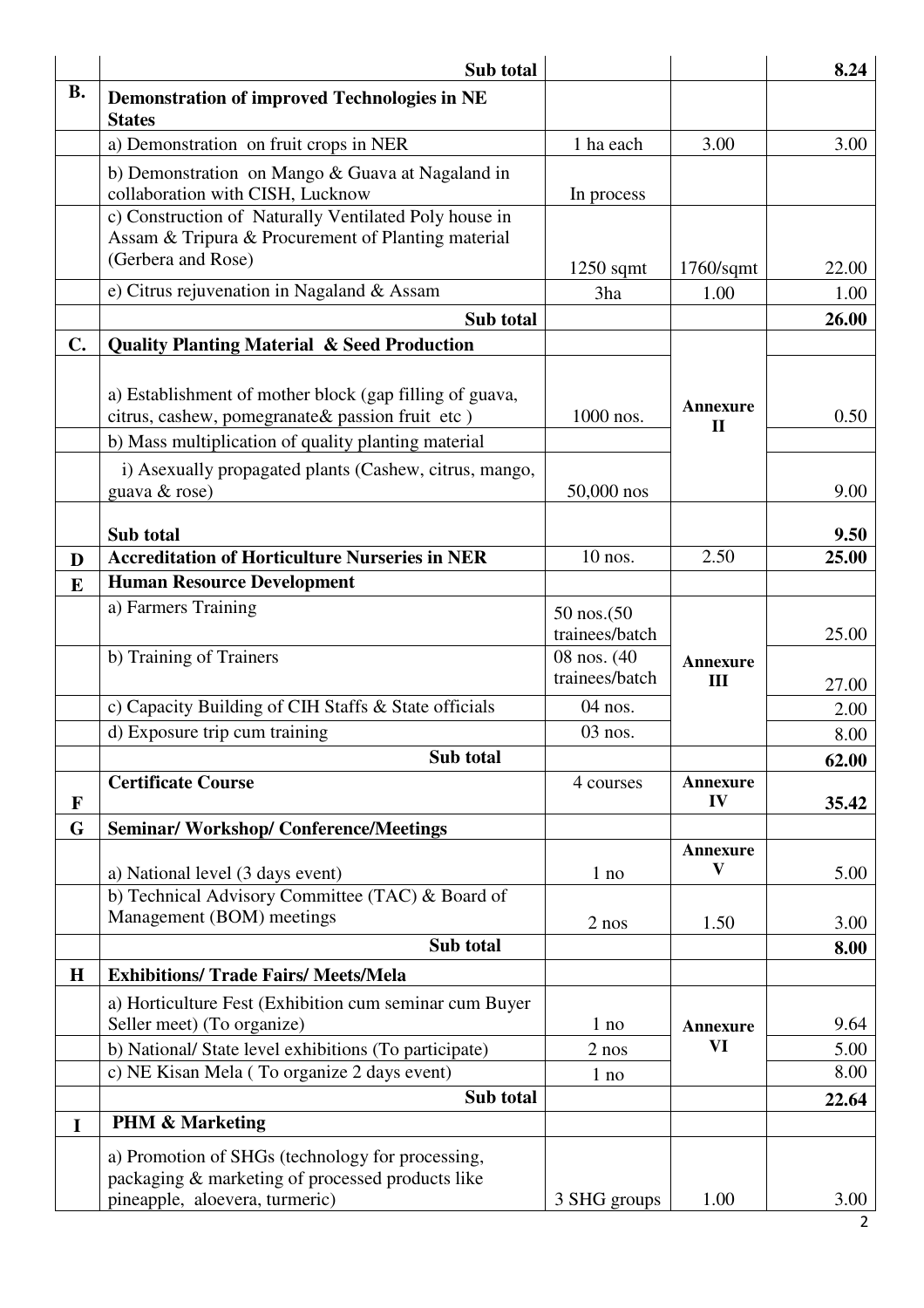|              | b) Setting up of pilot processing plants in the Institute                                                      |                        |                         |               |
|--------------|----------------------------------------------------------------------------------------------------------------|------------------------|-------------------------|---------------|
|              | (Machines/ Equipments required)                                                                                |                        |                         |               |
|              | iii. Solar tunnel dryer                                                                                        | 1 no                   | 2.50                    |               |
|              | v. Sealing machine                                                                                             | $3$ nos                | 0.60                    |               |
|              | vi. Juice pasteurizer                                                                                          | 1 no                   | 1.00                    |               |
|              | vii. Working table                                                                                             | 2 nos                  | 0.60                    |               |
|              | ix. Value added product                                                                                        |                        | 0.30                    |               |
|              |                                                                                                                |                        |                         | 5.00          |
|              | Sub total                                                                                                      |                        |                         | 8.00          |
| $\bf J$      | Machineries & equipment                                                                                        |                        | Annexure                |               |
|              | a) Farm tools & implements                                                                                     |                        | VII                     | 2.50          |
|              | b) Tractor drawn weed cutter                                                                                   | 1 nos.                 | 2.50                    | 2.50          |
|              | Sub total                                                                                                      |                        |                         | 5.00          |
| $\mathbf K$  | Chemical & glassware's for laboratory                                                                          |                        |                         | 2.00          |
| L            | <b>Minor works</b>                                                                                             |                        |                         |               |
|              |                                                                                                                | 3 Nos.                 |                         |               |
|              | a) RCC platform for citrus primary nursery                                                                     | (50mx1mx2ft)<br>2 Nos. | 1/unit                  | 3.00          |
|              | b) Land development and construction of polyhouses for                                                         | $(500 \text{ sqm})$    |                         |               |
|              | nursery unit                                                                                                   |                        | 3/unit                  | 6.00          |
|              | c) Construction of terracing for farm development                                                              | 2 <sub>ha</sub>        | 2.50                    | 5.00          |
|              | d) Soil sterilization unit                                                                                     | lnos.                  | 5.00                    | 5.00          |
|              | e) Construction of disinfectant chamber in poly houses<br>(double door)                                        |                        |                         |               |
|              | f)Construction of Labour shed (For Block E)                                                                    | $10$ nos.<br>1 Nos.    | 0.40<br>1.00            | 4.00<br>1.00  |
|              | g) Construction of open shed garage for tractors, power                                                        | 1 No.                  |                         |               |
|              | tillers & other farm implements.                                                                               | (60 x 20 ft)           |                         |               |
|              |                                                                                                                |                        | 6.00                    | 6.00          |
|              | h) Maintenance of office building/Bamboo structure<br>i) Geomembrane sheet (150-200 micron) lining in          | $1$ nos.               |                         | 2.00          |
|              | existing water harvesting structure to control water                                                           | (13.5x40.5x3           |                         |               |
|              | seepage                                                                                                        | mtrs)                  | 6.00                    | 6.00          |
|              | <i>i</i> ) Bore well construction                                                                              | 01unit                 |                         |               |
|              | k) Renovation of laboratory                                                                                    | 1 <sub>nos</sub>       | 13.00<br>7.00           | 13.00<br>7.00 |
|              | 1) Miscellaneous works                                                                                         |                        |                         | 2.00          |
|              |                                                                                                                |                        |                         |               |
|              | Sub total<br><b>Publication</b>                                                                                |                        |                         | 60.00         |
| $\mathbf{M}$ | a) Annual Report $2014 - 2015$                                                                                 |                        |                         |               |
|              | b) Technical bulletin                                                                                          | 1                      |                         | 3.00          |
|              | i.Bulletin on Nursery management and production of                                                             |                        |                         |               |
|              | quality planting materials.                                                                                    | 1                      | Annexure<br><b>VIII</b> | 1.00          |
|              | c) Success story on various demonstration of focus<br>horticulture crops carried out in different NE states by |                        |                         |               |
|              | Central Institute of Horticulture                                                                              | 1                      |                         | 1.00          |
|              | Sub total                                                                                                      |                        |                         | 5.00          |
| $\mathbf N$  | Motor Vehicle - Bus 32 seater                                                                                  | $\mathbf{1}$           | 15.00                   | 15.00         |
| $\mathbf 0$  | <b>Others</b>                                                                                                  |                        |                         |               |
|              |                                                                                                                |                        |                         |               |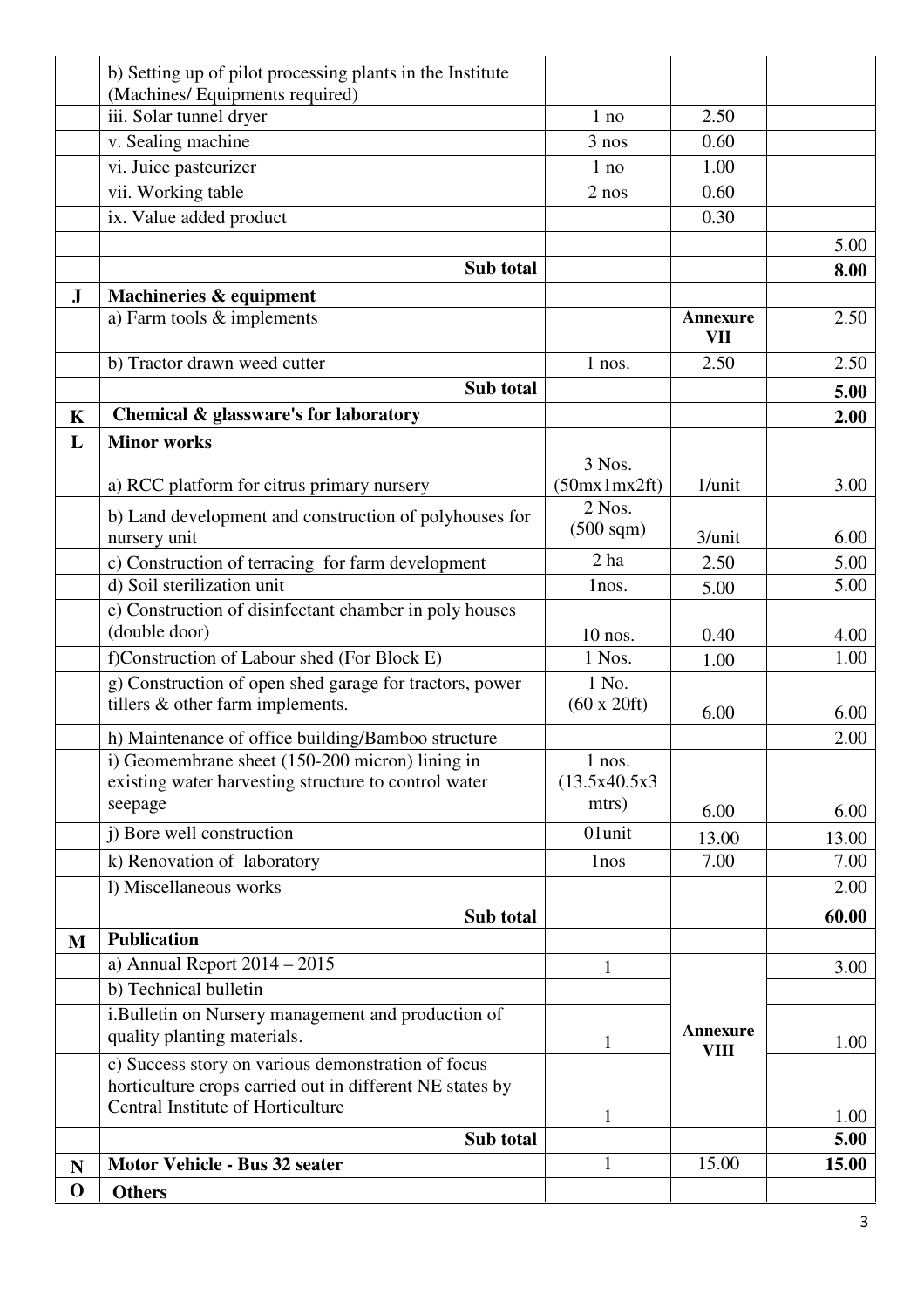| a) Salaries                               | 25.00  |
|-------------------------------------------|--------|
| b) Wages                                  | 45.00  |
| c) Medical                                | 5.00   |
| d) Rate, Rent & Taxes                     | 2.00   |
| e) Advertisement & publicity              | 3.00   |
| f) Domestic travelling Expenses (DTE)     | 20.00  |
| g) Professional services                  | 5.00   |
| h) Contractual staff remuneration         | 50.00  |
| ii. Office Expenses                       |        |
| a) Office furniture                       | 1.00   |
| b) Telephone bill                         | 4.00   |
| c) Electricity bill                       | 5.00   |
| d) Repair of motor vehicle                | 3.00   |
| e) Purchase of rubber stamp               | 0.10   |
| f) Stationary                             | 1.00   |
| g) Office equipment                       | 1.00   |
| h) Computer                               | 1.00   |
| i) Contingent staffs remuneration         | 1.00   |
| i) Stores                                 | 5.00   |
| k) Printing & binding jobs                | 0.20   |
| l) POL                                    | 7.00   |
| m) AMC                                    | 6.00   |
| n) Postage & telegraph                    | 2.70   |
| iii) Training hall/Guest house furnishing | 12.00  |
| Sub total                                 | 205.00 |
| <b>Grand</b> total                        | 525.00 |

| <b>Budget Projection for the year 2015-16</b> |                                      |                                                      |  |
|-----------------------------------------------|--------------------------------------|------------------------------------------------------|--|
| S <sub>1</sub>                                | <b>Head of Account</b>               | Estimated<br>Budget for<br>2015-16 (Rs.<br>In Lakhs) |  |
| A                                             | <b>Major Head -2552</b>              |                                                      |  |
| 1                                             | Salary                               | 25.00                                                |  |
| $\overline{2}$                                | Wages                                | 45.00                                                |  |
| 3                                             | <b>Medical Treatment</b>             | 5.00                                                 |  |
| 4                                             | <b>Domestic Travel Expenses</b>      | 20.00                                                |  |
| 5                                             | Office expenses                      | 50.00                                                |  |
| 6                                             | Rent, Rates & Taxes                  | 2.00                                                 |  |
| 7                                             | Publication                          | 5.00                                                 |  |
| 8                                             | <b>Other Administrative Expenses</b> | 70.00                                                |  |
| 9                                             | Advertisement & Publicity            | 3.00                                                 |  |
| 10                                            | Minor works                          | 60.00                                                |  |
| 11                                            | <b>Professional Services</b>         | 5.00                                                 |  |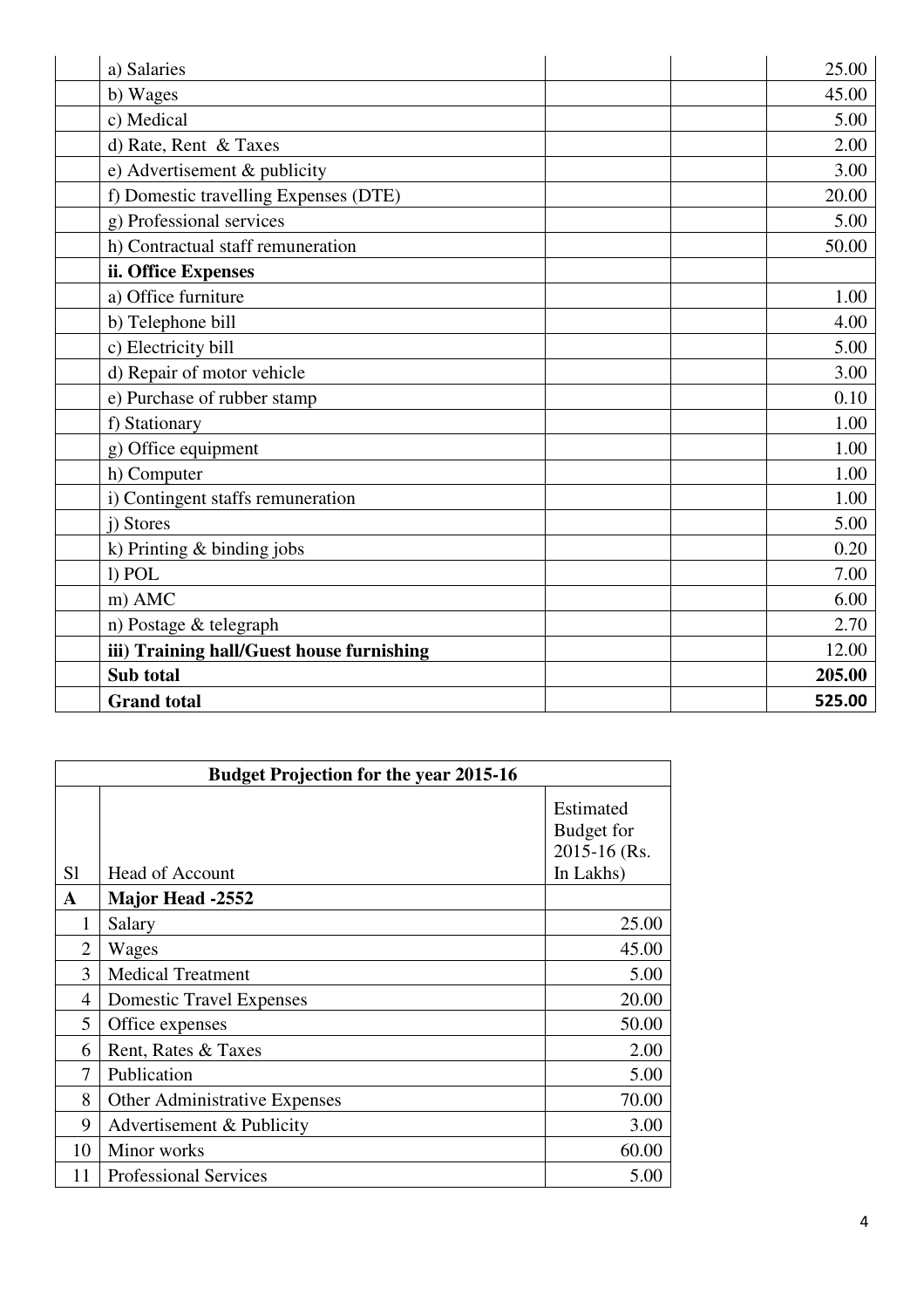| 12             | <b>Other Charges</b>    | 210.00 |
|----------------|-------------------------|--------|
|                | <b>Sub Total</b>        | 500.00 |
| B              | <b>Major Head -4552</b> |        |
|                | Major works             | 375.00 |
| $\overline{2}$ | Machinery & Equipment   | 10.00  |
| 3              | Motor vehicle-Bus       | 15.00  |
|                | <b>Sub Total</b>        | 400.00 |
|                | <b>Grand</b> total      | 900.00 |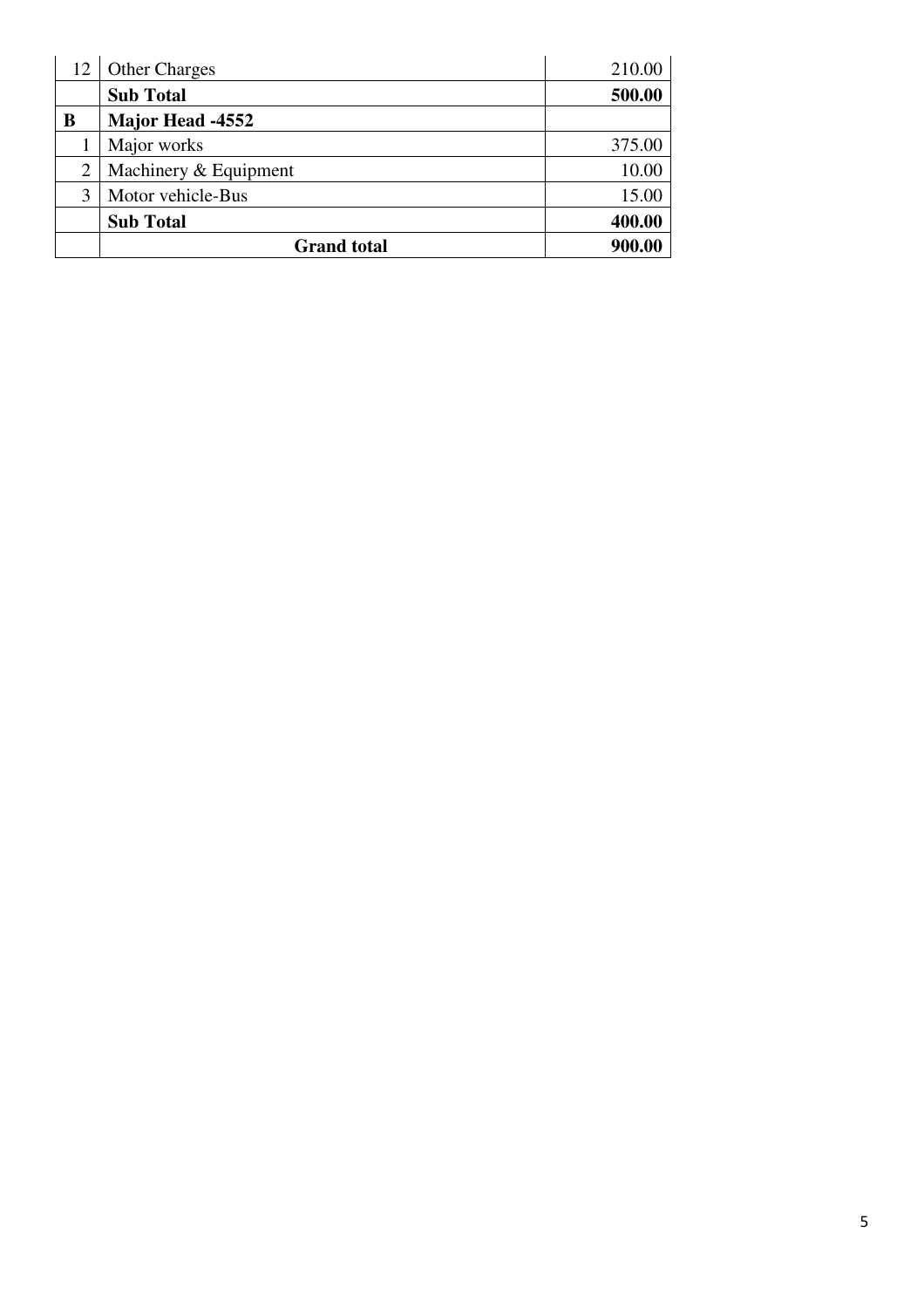## **ANNEXURE I**

## **FERTILIZERS, CHEMICALS & MANURES**

| Sl.no     | <b>Components</b>           | Quantity        | Approx. Cost per<br>unit $(Rs.)$ | <b>Approx. Financial</b><br>Implication<br>(Rs. In lakh) |
|-----------|-----------------------------|-----------------|----------------------------------|----------------------------------------------------------|
|           | Procurement of manures,     |                 |                                  |                                                          |
|           | fertilizers & chemicals for |                 |                                  |                                                          |
| A.        | protected cultivation       | 09 truck        |                                  |                                                          |
| A.1       | <b>FYM</b>                  | loads           | 6,500.00                         | 0.50                                                     |
| A.2       | Fetilizer                   |                 |                                  |                                                          |
|           | <b>Calcium Nitrate</b>      |                 |                                  |                                                          |
|           | Potassium Nitrate           |                 |                                  |                                                          |
|           | Iron chelated               |                 |                                  |                                                          |
|           | Potassium Sulphate          |                 |                                  |                                                          |
|           | Magnesium Sulphate          |                 |                                  |                                                          |
|           | Mono Ammonium Phosphate     |                 |                                  |                                                          |
|           | Copper Sulphate             |                 |                                  | 1.00                                                     |
|           | Zinc Sulphate               |                 |                                  |                                                          |
|           | Boron                       |                 |                                  |                                                          |
|           | NPK-19:19:19                |                 |                                  |                                                          |
|           | NPK-20:20:20                |                 |                                  |                                                          |
|           | AmmoniumMolybdate           |                 |                                  |                                                          |
| A.3       | Pesticides                  |                 |                                  |                                                          |
|           | Magister                    |                 |                                  |                                                          |
|           | Dicofol/oberon              |                 |                                  |                                                          |
|           | Vertimac/Omide /Phosphid    |                 |                                  |                                                          |
|           | Corazun                     | 20 ltrs         |                                  | 0.50                                                     |
|           | Confidor                    |                 |                                  |                                                          |
|           | Topaz                       |                 |                                  |                                                          |
|           | <b>Castor Cake</b>          |                 |                                  |                                                          |
| A.4       | Fungicides                  |                 |                                  |                                                          |
|           | COC                         |                 |                                  |                                                          |
|           | Score                       |                 |                                  |                                                          |
|           | Quintol                     | $15 \text{ kg}$ |                                  | 0.50                                                     |
|           | Benomyle                    |                 |                                  |                                                          |
|           | Acrobat                     |                 |                                  |                                                          |
|           | Streptocycline              |                 |                                  |                                                          |
|           | Procurement of manures,     |                 |                                  |                                                          |
|           | fertilizers & chemicals for |                 |                                  |                                                          |
| <b>B.</b> | farm                        | 15 truck        |                                  |                                                          |
| B.1       | <b>FYM</b>                  | loads           | 6,500.00                         | 1.00                                                     |
| B.2       | Fertilizer                  |                 |                                  |                                                          |
|           | Urea                        | 25 bags         |                                  | 1.00                                                     |
|           | <b>DAP</b>                  | 15 bags         |                                  |                                                          |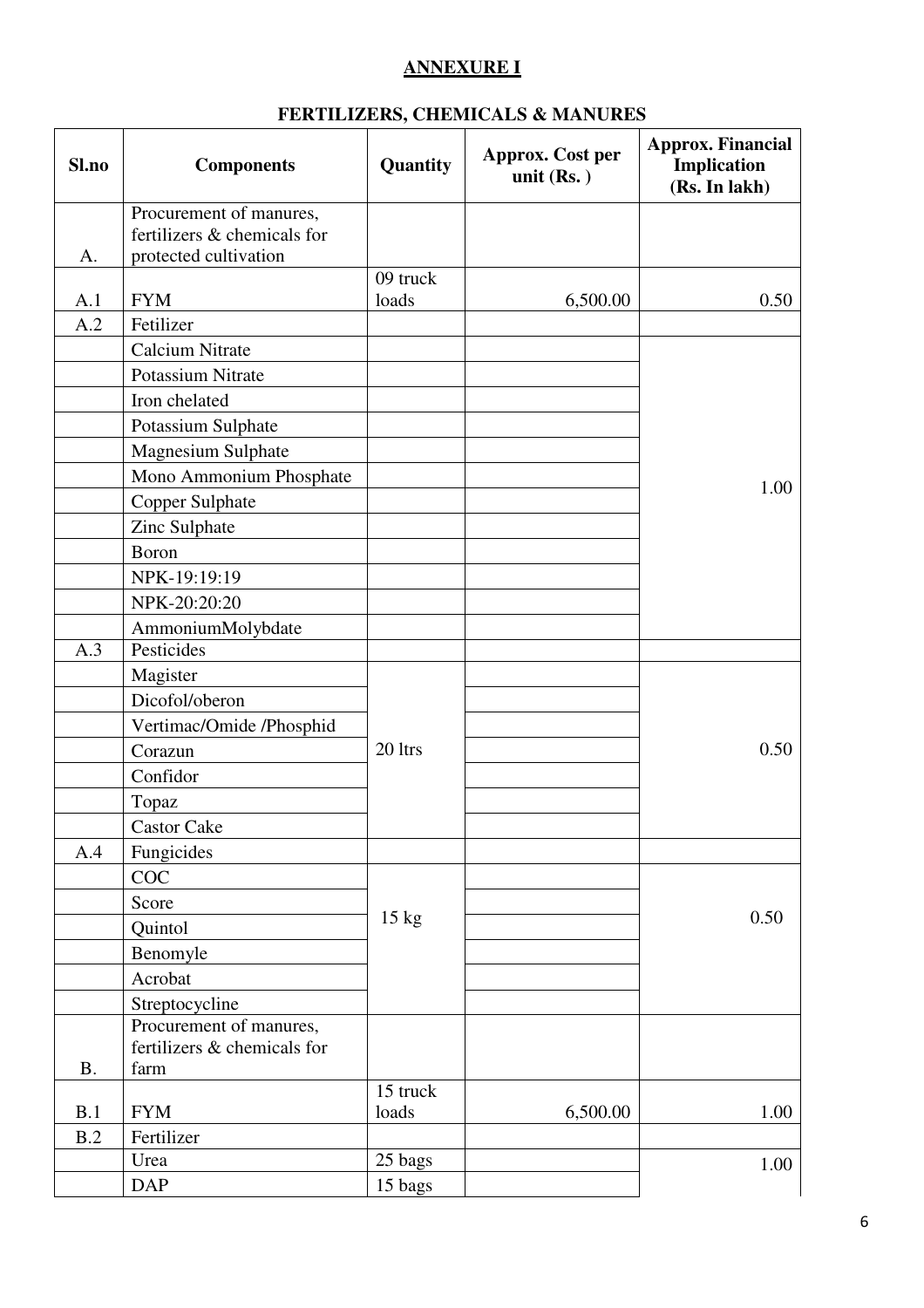|     | <b>SSP</b>           | 30 bags         |      |
|-----|----------------------|-----------------|------|
|     | <b>MOP</b>           | 30 bags         |      |
|     | Micronutrient        | 100 kg          |      |
| B.3 | Pesticides           |                 |      |
|     | Monochrotophos       |                 |      |
|     | <b>Taf Gore</b>      |                 |      |
|     | Neem gold            | 20 ltrs         | 0.25 |
|     | Lannate              |                 |      |
|     | Furadan /phorate-10g |                 |      |
|     | Apsaa                |                 |      |
| B.4 | Fungicides           |                 |      |
|     | <b>Bavistin</b>      |                 |      |
|     | Diathen M-45         |                 |      |
|     | Redomil              | $10 \text{ kg}$ | 0.25 |
|     | Confider             |                 |      |
|     | Captra               |                 |      |
|     | Streptocycline       |                 |      |
|     | Grand total          |                 | 5.00 |

**(Rupees Five Lakh only)** 

#### **ANNEXURE II**

## **QUALITY PLANTING MATERIAL & SEED PRODUCTION**

### **A. Establishment of scion block (gap filling):**

| Sl.No | <b>Particulars</b> | Qty. | Rate (Rs.) | Amount (Rs.) |
|-------|--------------------|------|------------|--------------|
|       | Guava              | 500  | 50.00      | 25,000.00    |
| 2.    | Citrus             | 100  | 50.00      | 5,000.00     |
| 3.    | Pomegranate        | 500  | 20.00      | 10,000.00    |
| 4.    | Cashew             | 200  | 50.00      | 10,000.00    |

#### **B. Mass Multiplication of quality planting material**

#### **i) Raising root stock Seedling (Budget)**

| <b>Sl. No.</b> | <b>Particulars</b> | Qty.             | Rate(Rs.)      | Amount(Rs.) |
|----------------|--------------------|------------------|----------------|-------------|
|                | Mango seed         | 12000            | 1.50/no.       | 18,000.00   |
|                | Guava seed         | $2.0$ kg         | $1,000.00$ /kg | 2,000.00    |
| 3.             | Citrus seed        | $10 \text{ kg}$  | 4000.00/kg     | 40,000.00   |
| 4.             | Cashew seed        | $400 \text{ kg}$ | 150.00/kg      | 60,000.00   |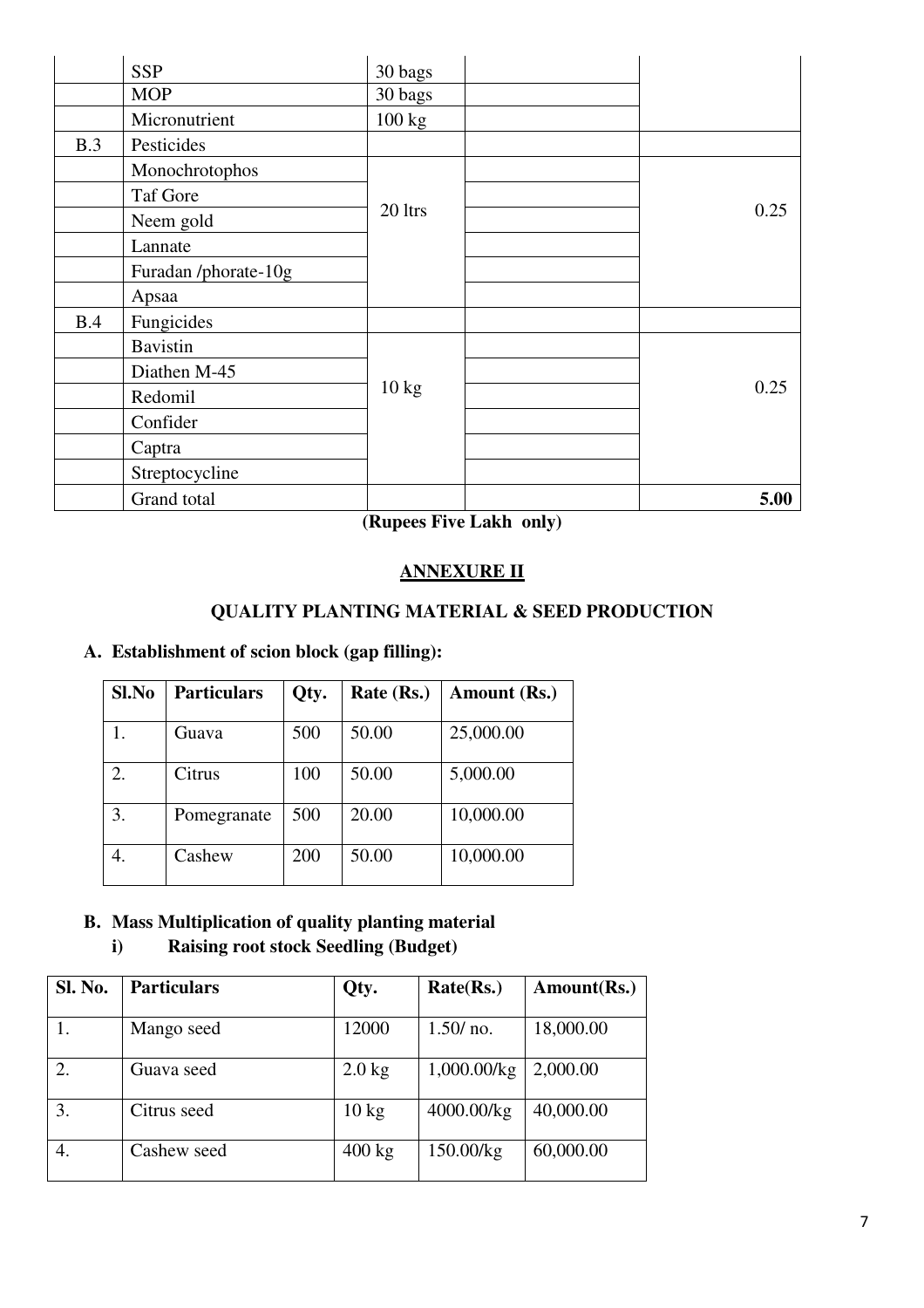| J. | Rose | 10000 | 10.00/no.        | 1,00,000.00 |
|----|------|-------|------------------|-------------|
|    |      |       | <b>Total Rs.</b> | 2,20,000.00 |

## **Propagation Activity (Budget)**

| <b>Sl. No.</b> | <b>Particulars</b>                                  | Qty.                     | Rate (Rs.)               | Amount (Rs.)     |
|----------------|-----------------------------------------------------|--------------------------|--------------------------|------------------|
| 1.             | Cashew                                              | 10000 nos.               | $2.0/\text{scion}$       | 20,000.00        |
| 2.             | Citrus                                              | 10000 nos.               | $2.0/\text{scion}$       | 20,000.00        |
| 3.             | Mango                                               | 4000 nos.                | 5.0/scion                | 20,000.00        |
| 4.             | Rose                                                | 8500 nos.                | $\overline{\phantom{0}}$ | Available in CIH |
| 5.             | Hiring charge of budder/grafter                     | 20000                    | $5.0$ /grafting          | 1.00,000.00      |
|                | (Citrus, cashew, rose, guava & mango) $*$           |                          |                          |                  |
| 6.             | TA/DA and logging & fooding charges                 | $\overline{\phantom{0}}$ |                          | 1,00,000.00      |
|                | of budder/grafter                                   |                          |                          |                  |
| 7.             | Label and tags                                      |                          |                          | 50,000.00        |
|                |                                                     |                          | <b>Total Rs.</b>         | 3,10,000.00      |
|                | *Budder/grafters from NRC Citrus/CISH/other sources |                          |                          |                  |

#### **Media and other required materials for propagation**

| <b>Sl. No.</b>  | <b>Particulars</b>                  | Qty.             | Rate(Rs.)        | Amount(Rs.)                |
|-----------------|-------------------------------------|------------------|------------------|----------------------------|
| 1.              | Poly bags                           | 550 kg           | 200.00/kg        | 1,10,000.00                |
| 2.              | Labour charges for poly bag filling | 100000           | $1.0$ /poly bag  | 1,00,000.00                |
| 3.              | <b>FYM</b>                          | 10 truck load    | 6500.00/truck    | 65,000.00                  |
| 4.              | Sand                                | 5 truck load     | 6000.00/truck    | 30,000.00                  |
| 5.              | Poly strips                         | $15 \text{ kg}$  | 200.00/kg        | 3000.00                    |
| 6.              | Poly caps                           | $10 \text{ kg}$  | 200.00/kg        | 2000.00                    |
| 8.              | Coco peat                           | $400$ pcs        | $100$ /pcs       | 40,000.00                  |
| 9.              | Vermiculite                         | $400 \text{ kg}$ | 25/kg            | 10,000.00                  |
| 10.             | Perllite                            | $150 \text{ kg}$ | 65/kg            | 9,750.00                   |
|                 |                                     |                  | <b>Total Rs.</b> | 3,69,750.00                |
| Grand Total Rs. |                                     |                  |                  | 8.99750.00<br>Say 9.00lakh |

## **ANNEXURE III HUMAN RESOURCE DEVELOPMENT**

#### **A. PROPOSED AREA FOR FARMERS' TRAINING**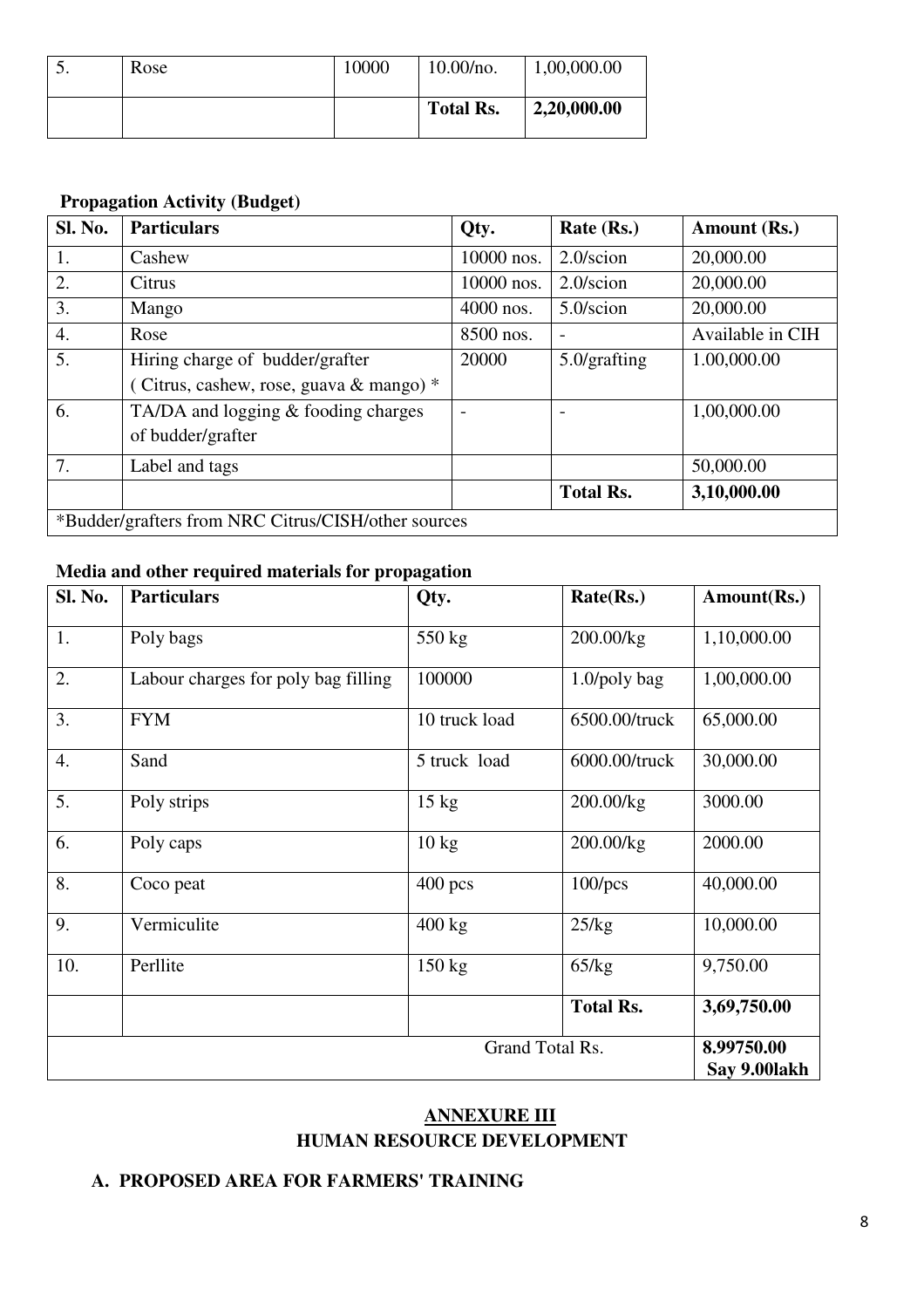|                |                                                                                                   | No. of                        |
|----------------|---------------------------------------------------------------------------------------------------|-------------------------------|
| <b>Sl. No.</b> | <b>Topics</b>                                                                                     | trainings                     |
|                | Technological advancement in HDP & canopy management for enhanced                                 |                               |
|                | production in horticulture crops                                                                  | 4                             |
|                | Technology interventions for reduction in post harvest losses in horticulture                     |                               |
| 2              | crops                                                                                             | 5                             |
| 3              | Value addition of horticulture crops for livelihood                                               | 5                             |
| $\overline{4}$ | Approaches for Organic production in horticulture crops.                                          | 4                             |
| 5              | Nursery Management & propagation techniques of focus fruit crops                                  | 8                             |
| 6              | Advances in improved Production Technologies of focus horticulture crops                          | 8                             |
| 7              | Advances in Integrated pests $&$ disease management in horticulture crops                         | $\mathfrak{D}_{\mathfrak{p}}$ |
| 8              | Protected cultivation technology in vegetables/flowers                                            | 2                             |
| 9              | Promotion of Farmers producer organization                                                        | 8                             |
| 10             | Enhancing productivity in horticulture crops through Integrated nutrient<br>management practices. | 2                             |
| 11             | Rejuvenation of declining orchard for quality fruit production                                    | 2                             |
|                | <b>Total</b>                                                                                      | 50                            |

# **Budget for Farmers training**

| Sl.No   Particulars                                               | Approx. Cost   |
|-------------------------------------------------------------------|----------------|
|                                                                   | (Rs. In lakhs) |
| Conduct of training (working lunch/refreshment/training kits/     | 0.50           |
| honorarium/conference hall/including transport/TA of participants |                |
| etc.) @Rs. 1000/person/day (as per norms) for 50 nos. $x$ 1 day   |                |
|                                                                   | 0.50           |
| i.e. Rs. $0.50$ lakh/ training = Rs. 0.50 lakh x 50 trainings)    | 25.00          |

## **B. PROPOSED AREA FOR TRAINERS TRAINING**

| Sl. No. | <b>Topics</b>                                                      | <b>State</b>        |
|---------|--------------------------------------------------------------------|---------------------|
|         | Technological advancement in HDP & canopy management for           |                     |
| 1.      | enhanced production in horticulture crops                          | Tripura             |
|         | Production of quality planting material & accreditation of nursery | Arunachal Pradesh & |
| 2.      | of focus fruit crops                                               | Manipur             |
| 3.      | Supply Chain & Marketing of Horticulture Crops                     | Meghalaya           |
|         | Technology interventions for reduction in post harvest losses in   |                     |
| 4.      | horticulture crops                                                 | Sikkim              |
| 5.      | Advances in Production Technologies of focus horticulture crops    | Nagaland            |
| 6.      | Protected cultivation technology in vegetables/flowers             | Mizoram             |
|         | <b>Total</b>                                                       | 8                   |

# **Budget for Trainers training**

| Sl. | <b>Particulars</b>                                                         | Approx. Cost   |
|-----|----------------------------------------------------------------------------|----------------|
| No  |                                                                            | (Rs. In lakhs) |
|     | Conduct of training (Refreshment/ honorarium/ conference hall etc.) @Rs.   | 0.36           |
|     | 300/person/day (as per norms) for 40 nos x 3 days                          |                |
|     | DA of participants (food $&$ lodging) approx. as per admissible $& \&$ Rs. | 1 20           |
|     | $1000 \times 40 \times 3$ days as admissible                               |                |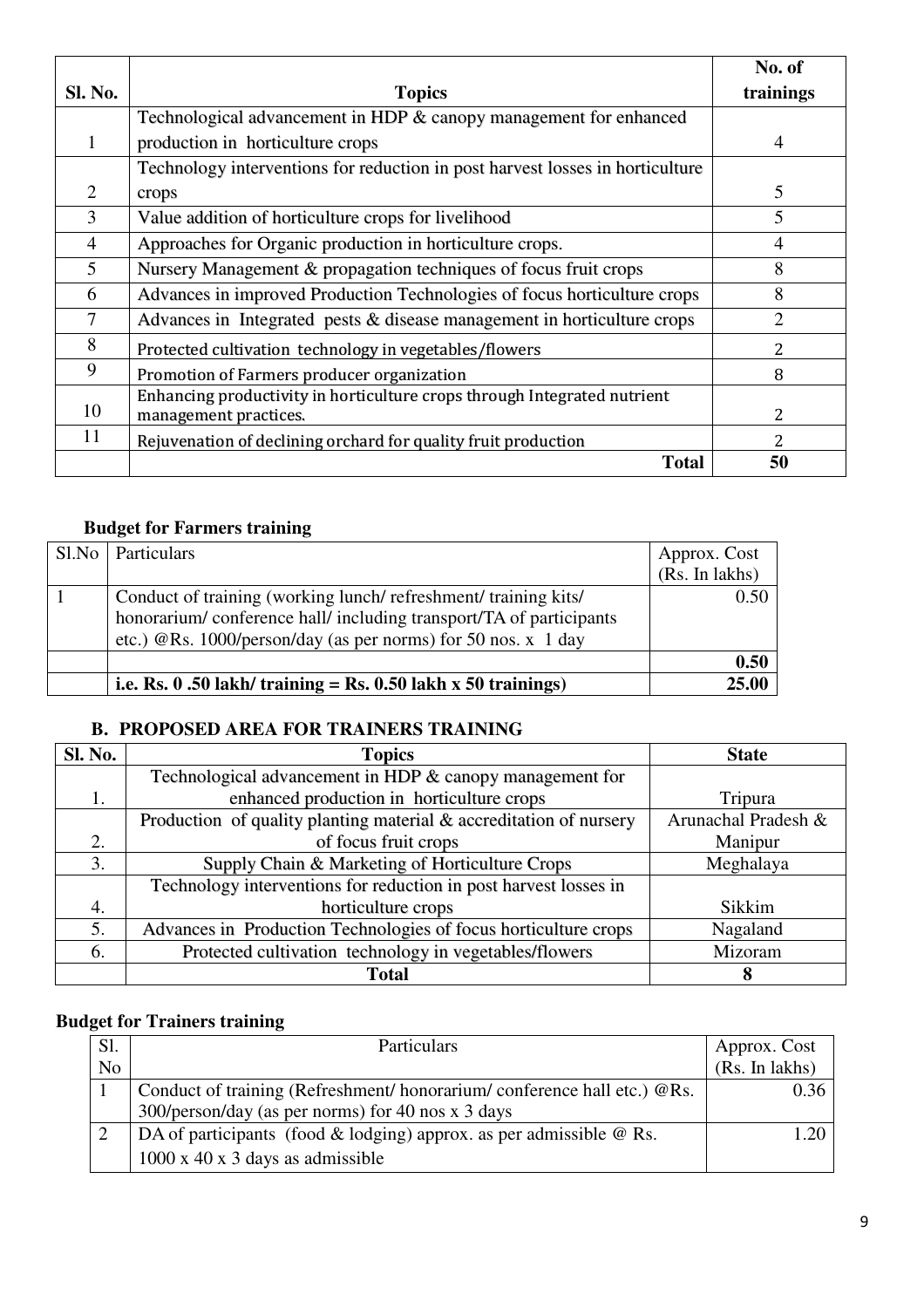| TA of participants (to be paid as admissible) Approx. $QRs$ . 2500 x 40 nos | L.OO  |
|-----------------------------------------------------------------------------|-------|
| TA/DA of resource persons (to be paid at actual as per norms)               | 0.70  |
| Vehicle hiring (for field trips $\&$ local conveyance during training)      | 0.20  |
| <b>TOTAL</b>                                                                |       |
|                                                                             |       |
| i.e. Rs. 3.46 lakh/ training = Rs.3.46 lakh x 8 trainings) = $Rs.27.68$     | 27.00 |
| Lakh                                                                        |       |

## **C. Budget for capacity Building of CIH Staffs & State officials**

| Sl.No | Particulars                                                                                                          | Approx. Cost<br>(Rs. In lakhs) |
|-------|----------------------------------------------------------------------------------------------------------------------|--------------------------------|
|       | Training cost $@$ Rs. 50000/ training x 4 trainings<br>(TA/DA as per actual to be borne by Institute under DTE Head) | 2.00                           |

#### **D. Budget for exposure trip cum training**

| Sl.No | <b>Particulars</b>                                                    | Approx. Cost   |
|-------|-----------------------------------------------------------------------|----------------|
|       |                                                                       | (Rs. In lakhs) |
|       | i) Training charges/fooding/lodging $@$ Rs. 1000/day/person           | 1.60           |
|       | excluding transport) for 20 participants for 8 days                   |                |
|       | ii) Transport cost (approx.) Rs.5400x 20 person                       | 1.08           |
|       |                                                                       | 2.68           |
|       | i.e. Rs. 2.68 lakh/ training = Rs. 2.68 lakh x $3 \text{ nos}$ = 8.04 | 8.00           |

## **ANNEXURE IV**

## **CERTIFICATE COURSE BUDGET ESTIMATE FOR THREE MONTHS CERTIFICATE COURSE No of courses proposed: 04**

| S.No. | <b>Particulars</b>                                       | <b>Details</b>                                                                                      | Amount (Rs.)             | <b>Reference</b>                                                                                                                            |
|-------|----------------------------------------------------------|-----------------------------------------------------------------------------------------------------|--------------------------|---------------------------------------------------------------------------------------------------------------------------------------------|
| 1.    | <b>Boarding &amp; Lodging</b>                            | Rs.400/head/day<br>$(400 \times 20 \text{ trainees x})$<br>90 days x 4 courses)                     | 28,80,000/-              | Guidelines of model<br>training courses<br>conducted under Dte. of<br>Extension, DAC for<br>Central Institutes (P.No.<br>$1/4$ <sup>*</sup> |
| 2.    | <b>Field visits</b>                                      |                                                                                                     |                          |                                                                                                                                             |
|       | Within the State<br>a)<br><b>Outside the State</b><br>b) | Rs. 400/head/day<br>(Rs. 400 x 20)<br>trainees $x \, 2$ visits $x$<br>4 courses<br>Rs. 800/head/day | $64,000/-$<br>$64,000/-$ | ATMA Guidelines 2014<br>under National Mission<br>on Agriculture Extension<br>Technology,<br>and<br>Annexure-IV<br>(Page                    |
|       |                                                          | $(Rs.800 \times 20)$<br>trainees $x \in I$ visit x<br>4 courses                                     |                          | $No.98$ ).**                                                                                                                                |
| 3.    | <b>Honorarium to Lecturers /guest speakers</b>           |                                                                                                     |                          | Guidelines<br>of<br>model                                                                                                                   |
|       | Local guest<br>a)<br>speaker                             | Rs. 500/visit<br>$(Rs. 500 x10 \text{ visits } x)$<br>4 courses                                     | $20,000/-$               | training<br>courses<br>conducted under Dte. of<br>Extension,<br>DAC<br>for                                                                  |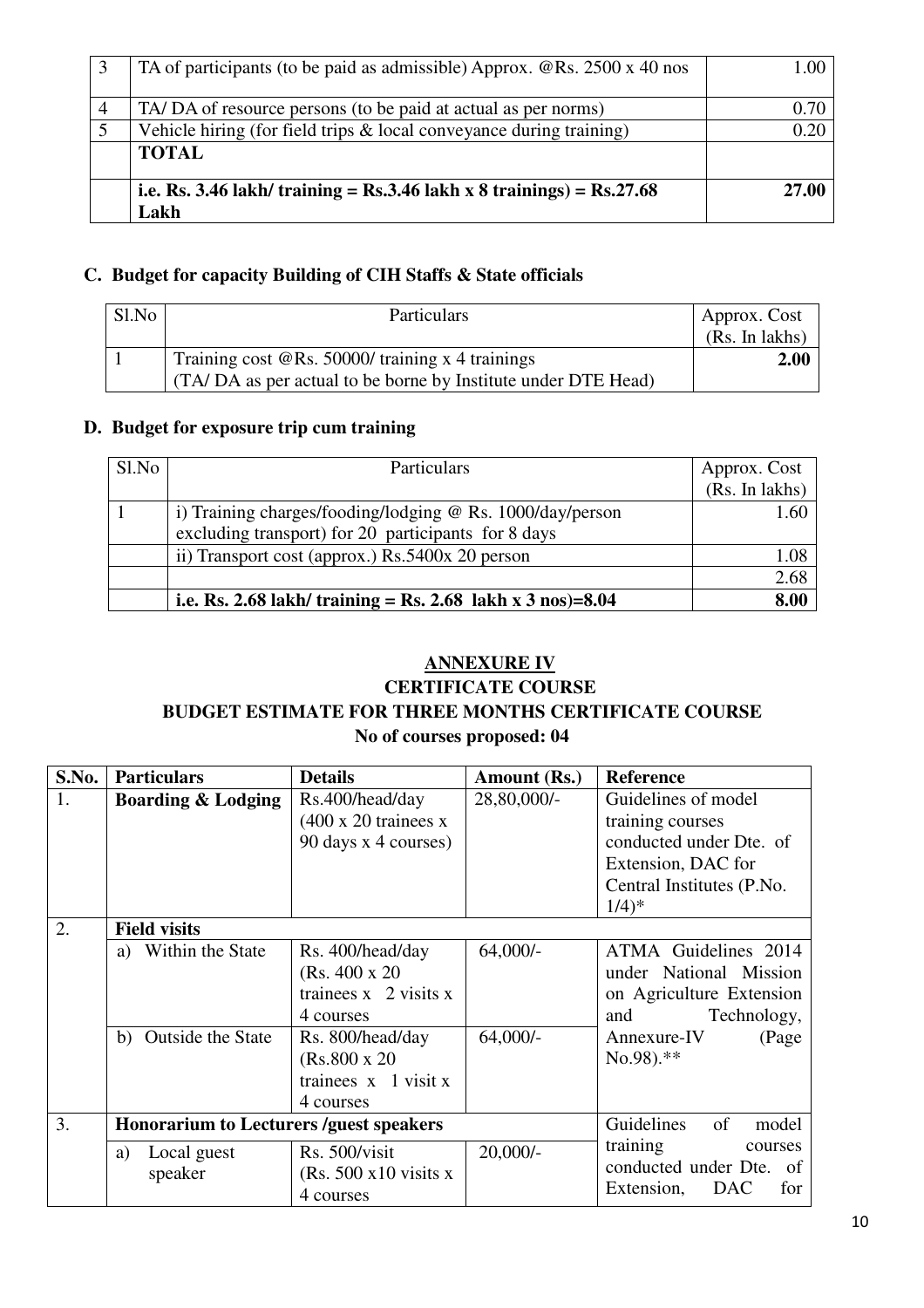|    | b)<br>Outsider guest        | Rs. 600/visit                    | $24,000/-$    | Central Institutes (P.No. |
|----|-----------------------------|----------------------------------|---------------|---------------------------|
|    | speaker                     | $(Rs. 600 x10 \text{ visits } x$ |               | 1/4)                      |
|    |                             | 4 courses                        |               |                           |
| 4. | <b>Supply of supportive</b> | Rs. 500/head for 8               | $4,50,000/$ - |                           |
|    | literature & books          | days training as per             |               | Guidelines of<br>model    |
|    | ***                         | MTC.                             |               | training<br>courses       |
|    |                             | (Rs. 5625/head x20)              |               | conducted under Dte. of   |
|    |                             | trainees x 4 courses)            |               | DAC<br>for<br>Extension,  |
| 5. | <b>Preparation of</b>       | Rs. 2000/course                  | $8,000/-$     | Central Institutes (P.No. |
|    | <b>Audio Visual aids</b>    | (Rs. 2000 x 4)                   |               | 1/4)                      |
|    | ****                        | courses)                         |               |                           |
| 6. | <b>Stationery &amp;</b>     | Rs. 8,000/course                 | $32,000/-$    |                           |
|    | miscellaneous               | (Rs. 8,000 x 4)                  |               |                           |
|    | contingencies *****         | courses)                         |               |                           |
|    | <b>Total</b>                |                                  | 35,42,000/-   |                           |

#### **Rs. 8,85,500/- per course**

\* Expenditure on Board (Tea, Breakfast, Lunch and dinner) and lodging is to be incurred at the prescribed rate of Rs. 400/head/day for the actual number of trainees. No outsider other than the participants/guest speakers is entitled to avail of free boarding and lodging.

\*\* ATMA Guidelines 2014 under National Mission on Agriculture Extension and Technology, Annexure-IV (Page No.98)

\*\*\* The supportive literature and books relevant to the subject of the training course costing upto Rs. 5625/per participant may be purchased and supplied during the course. (Calculation made on the basis of cost norms of Rs. 500/ head for 8 days training)

\*\*\*\* Cost towards preparation of teaching materials including audio visuals and Power Point presentation are advocated as it enhances the effectiveness of the talks/discussion.

\*\*\*\*\* The overall expenditure under the head must be limited to Rs. 8,000/- per course.

MTC - Model Training Course.

## **ANNEXURE V SEMINAR/WORKSHOP/CONFRENCE/MEETINGS**

| Sl. No. | <b>Particulars</b>                                | <b>Quantity /Rate</b>  | <b>Amount</b> |
|---------|---------------------------------------------------|------------------------|---------------|
|         |                                                   |                        | (Rs.)         |
|         | Summit materials : Kit (bag, pen, pad),           | Rs. 500 x 200 nos.     | 1.00          |
|         | badges                                            |                        |               |
| 2       | Printed Materials: Invitation cards, key note,    |                        | 0.50          |
|         | presidential address, agenda note, literature,    |                        |               |
|         | brochures, etc.                                   |                        |               |
| 3       | <b>Hall Arrangements</b>                          |                        | 1.00          |
| 4       | Food & Refreshment                                |                        |               |
|         | Working Lunch<br>a)                               | Rs. 250x 200 x 3 days  | 1.50          |
|         | Refreshment:<br>b)                                | Rs. 50 x 200 x 5 times | 0.50          |
|         | Inaugural refreshment & hi tea<br>$\mathcal{C}$ ) | Rs. 100 x 250 nos      | 0.25          |
|         | Special Dinner (Inaugural function)<br>$\rm d$    | Rs. 500 x 250 nos      | 1.25          |
| 5       | TA to resource persons (non-official              |                        | 1.00          |

#### **A. National Seminar**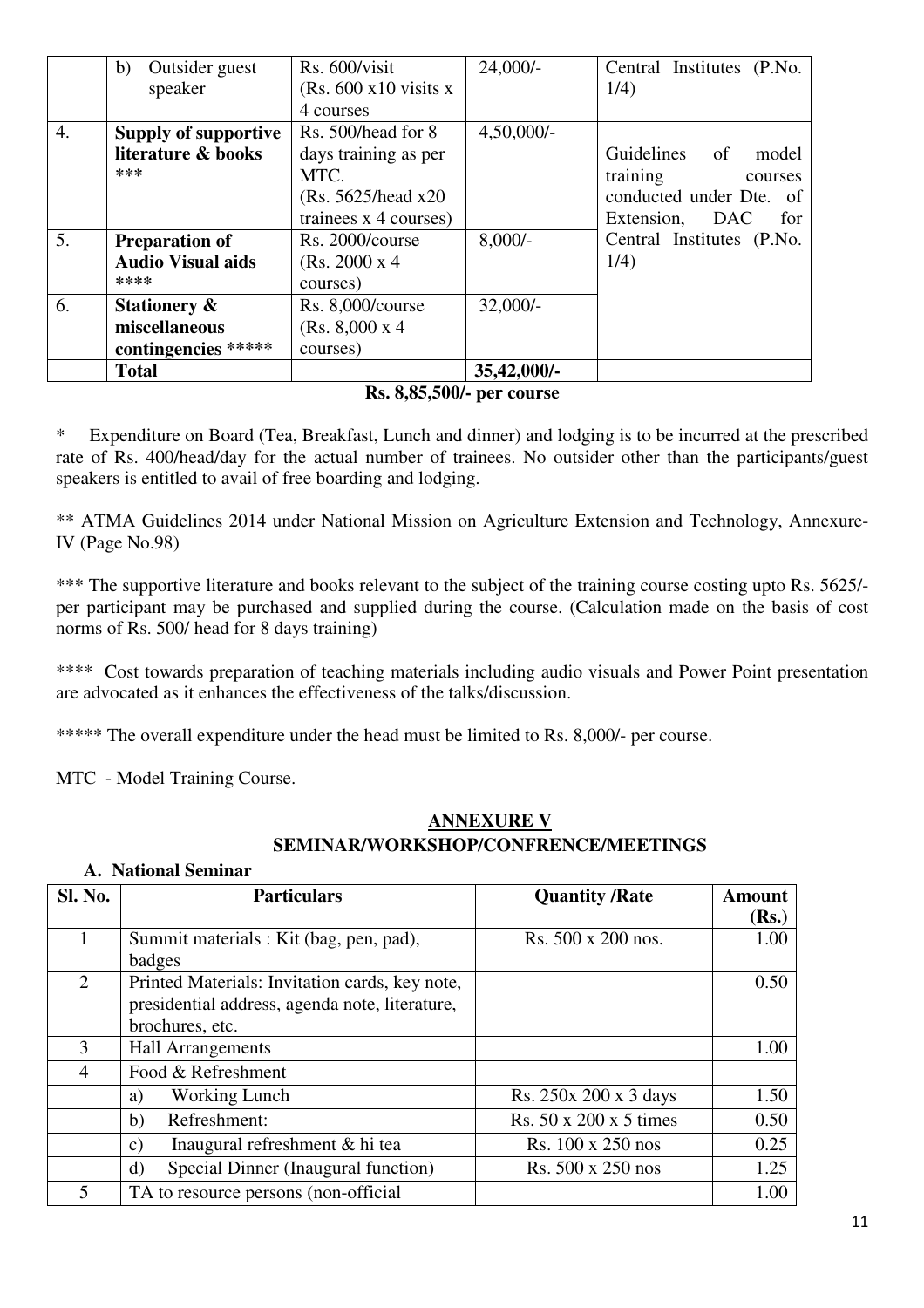|    | members)                                     |                              |       |
|----|----------------------------------------------|------------------------------|-------|
| 6  | Publication : Souvenir & Proceedings         |                              | 2.00  |
| 7  | TA/DA for progressive farmers &              | Rs. 1000 x 100 nos.          | 1.00  |
|    | entrepreneurs                                |                              |       |
| 8  | Vehicle Hiring                               |                              |       |
|    | a) Small vehicle                             | Rs. 3000 x 10nos x 4 days.=  | 1.84  |
|    |                                              | Rs. 120000/-                 |       |
|    | b) Bus                                       | Rs. 8000 x 2 nos. x 4 days = |       |
|    |                                              | Rs. 64000/-                  |       |
| 9  | <b>Mementos</b>                              |                              | 0.50  |
| 10 | Publicity: Advertisement, backdrop,          |                              | 1.50  |
|    | hoardings, banners                           |                              |       |
| 11 | Other miscellaneous expenditures             |                              | 0.16  |
|    | (Advertisements, bouquet, gifts, volunteers) |                              |       |
|    |                                              | <b>GRAND TOTAL</b>           | 14.00 |

## **Contribution by CIH, Nagaland : Rs. 5.00 lakh**

Sponsorship from other organizations : Rs. 9.00 lakh Total expenditure : Rs. 14.00 lakh

#### **ANNEXURE VI EXHIBITIONS/TRADE FAIRS/MEETS/MELA**

| Sl. No.        | <b>Particulars</b>                                                            | <b>Tentative time</b> | <b>Subject Matter</b>                   | <b>Target Participants</b>                 |
|----------------|-------------------------------------------------------------------------------|-----------------------|-----------------------------------------|--------------------------------------------|
| $\mathbf{A}$   | <b>Horticulture Fest</b><br>(Exhibition cum seminar)<br>cum BS meet) in Delhi | <b>July 2014</b>      | To showcase horti<br>produce of NER     | Farmers/<br>beneficiaries of NER<br>states |
| B              | <b>National/State level</b><br>exhibitions (to<br>participate)                |                       |                                         |                                            |
|                | Food & Tech expo                                                              | Jul-Aug, 2015         | Market linkage for<br>horti produce     | Farmers/ CIH staffs                        |
| $\overline{2}$ | Assam Internationa expo/<br>any other National level<br>exhibition            | Jan-Feb, 2016         | To showcase CIH<br>horticulture produce | Farmers/ CIH staffs                        |
| $\mathbf C$    | <b>N E Kisan Mela</b>                                                         | Nov-Dec 2015          | Market linkage for<br>horti produce     | Farmers                                    |

## **A. Horticulture Fest (Exhibition cum seminar cum BS meet) in Delhi (4 days event)**

| Sl. No. | <b>Particulars</b>                                                                                        | Details                   | Amount<br>(Rs. in 1akh) |
|---------|-----------------------------------------------------------------------------------------------------------|---------------------------|-------------------------|
|         | Conference Hall & Stall                                                                                   |                           |                         |
|         | a. Booking of conference hall, hiring of PA system, LCD<br>projectors, etc                                |                           | 0.50                    |
|         | b. Booking of space for exhibition $\&$ stall erection                                                    | 8 nos. for all N E States | 2.00                    |
| 2       | Publicity & publication                                                                                   |                           |                         |
|         | Design & printing of banner, banners, backdrops,<br>a.<br>hoardings, invitation cards, advertisement etc. |                           | 1.00                    |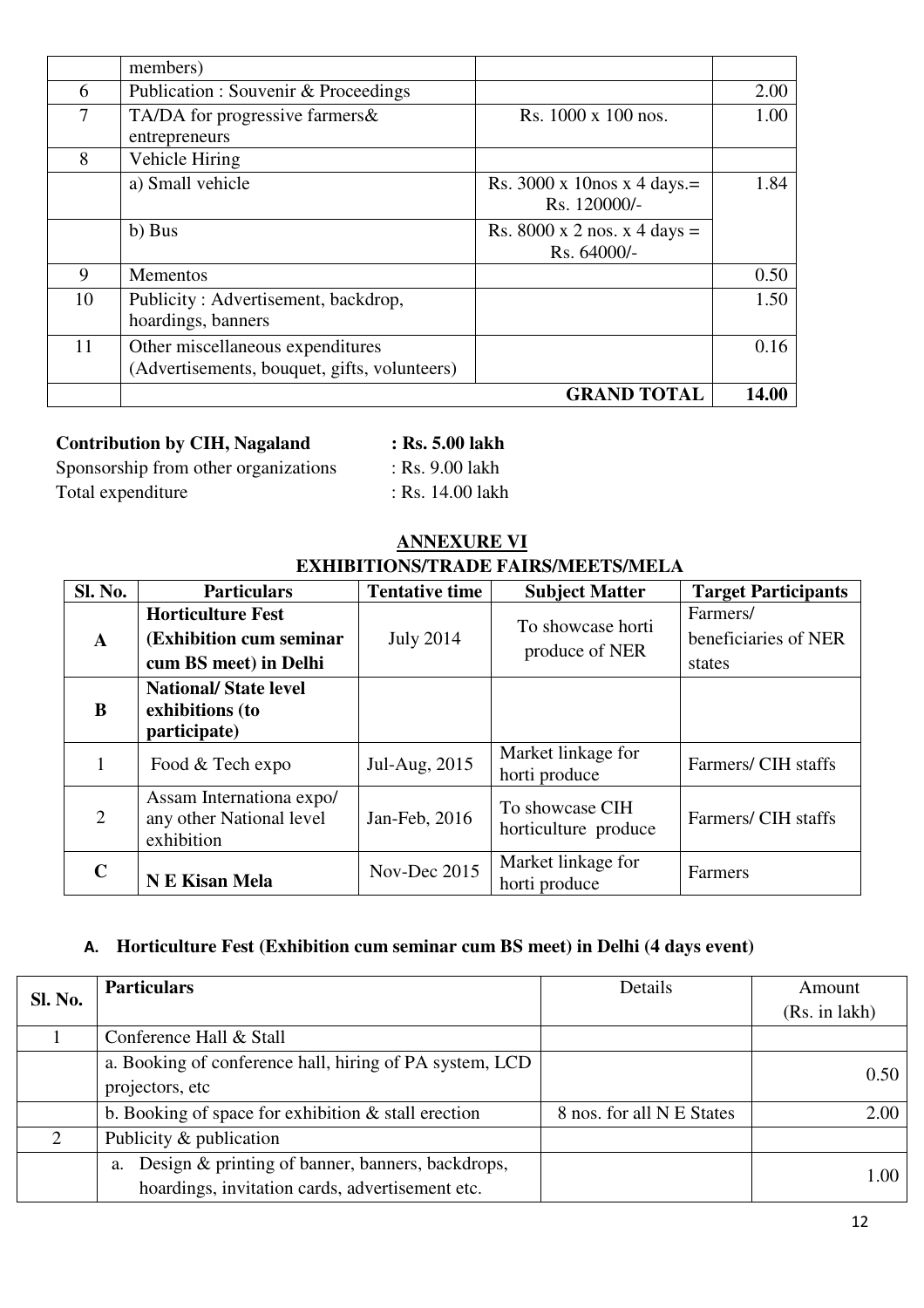|   | Photography & Videography<br>$\mathbf{b}$ .        |                         | 0.30 |
|---|----------------------------------------------------|-------------------------|------|
|   | c. Report & documentation                          |                         | 0.30 |
| 3 | Travelling, Accommodation, Food                    |                         |      |
|   | A. TA/DA of farmers                                |                         |      |
|   | a. Travel expenses (train)                         |                         | 1.00 |
|   | b. DA                                              | @Rs. 600/day/farmer for | 1.80 |
|   |                                                    | 30 farmers for 10days   |      |
|   | B. Travel cost & lodging of experts                |                         | 1.00 |
|   | C. Refreshment (Conference & Buyers/ sellers meet) |                         | 1.00 |
| 4 | Transportation, loading/ unloading of products     |                         | 0.50 |
|   |                                                    |                         |      |
| 5 | Miscellaneous (Stationeries, bouquets, carry bags  |                         | 0.24 |
|   | memento etc.)                                      |                         |      |
|   |                                                    | <b>Total</b>            | 9.64 |

# **Participation in exhibition/ trade fairs/ meets**

| <b>Sl. No.</b> | <b>Particulars</b>                                      | <b>Details</b>              | <b>Approx.</b> Cost<br>(Rs. in lakh) |
|----------------|---------------------------------------------------------|-----------------------------|--------------------------------------|
|                | 1. Stall booking & arrangement                          |                             | 2.00                                 |
| $\overline{2}$ | 2. Printing of banners/ backdrops, other printed        |                             |                                      |
|                | materials.                                              |                             | 0.15                                 |
| 3              | 3. Preparation of leaflets, value added horticultural   |                             |                                      |
|                | products, packaging charges, etc                        |                             | 0.25                                 |
| 4              | 4. Miscellaneous (Transportation charges, labor charge, |                             |                                      |
|                | etc)                                                    |                             | 0.10                                 |
|                | <b>Total</b>                                            |                             | 2.50                                 |
|                | For participation in 2 exhibitions                      | $(Rs. 2.50$ lakh x 2 exhb.) | 5.00                                 |

## **B. N E Kissan Mela**

| Sl. No. | Particulars                                                             | Amount<br>Rs. in lakh) |
|---------|-------------------------------------------------------------------------|------------------------|
|         | <b>Infrastructure Creation Cost</b>                                     |                        |
|         | Rental space-exhibition<br>a)                                           | 1.00                   |
|         | Stall erection<br>b)                                                    | 1.50                   |
| 2       | Publicity, Printing and Designing Cost                                  |                        |
|         | Printing flexes, leaflets, invitation card, etc.<br>a)                  | 1.00                   |
|         | Photography & Videography<br>b)                                         | 0.30                   |
|         | Report & documentation<br>C)                                            | 0.20                   |
| 3       | Food & Lodging of farmers & participants                                |                        |
|         | Break -fast, Dinner, Lodging & Transport of<br>a)<br>farmers for 5 days | 3.50                   |
| 4       | Miscellaneous                                                           | 0.50                   |
|         | <b>Total</b>                                                            | 8.00                   |

## **ANNEXURE VII**